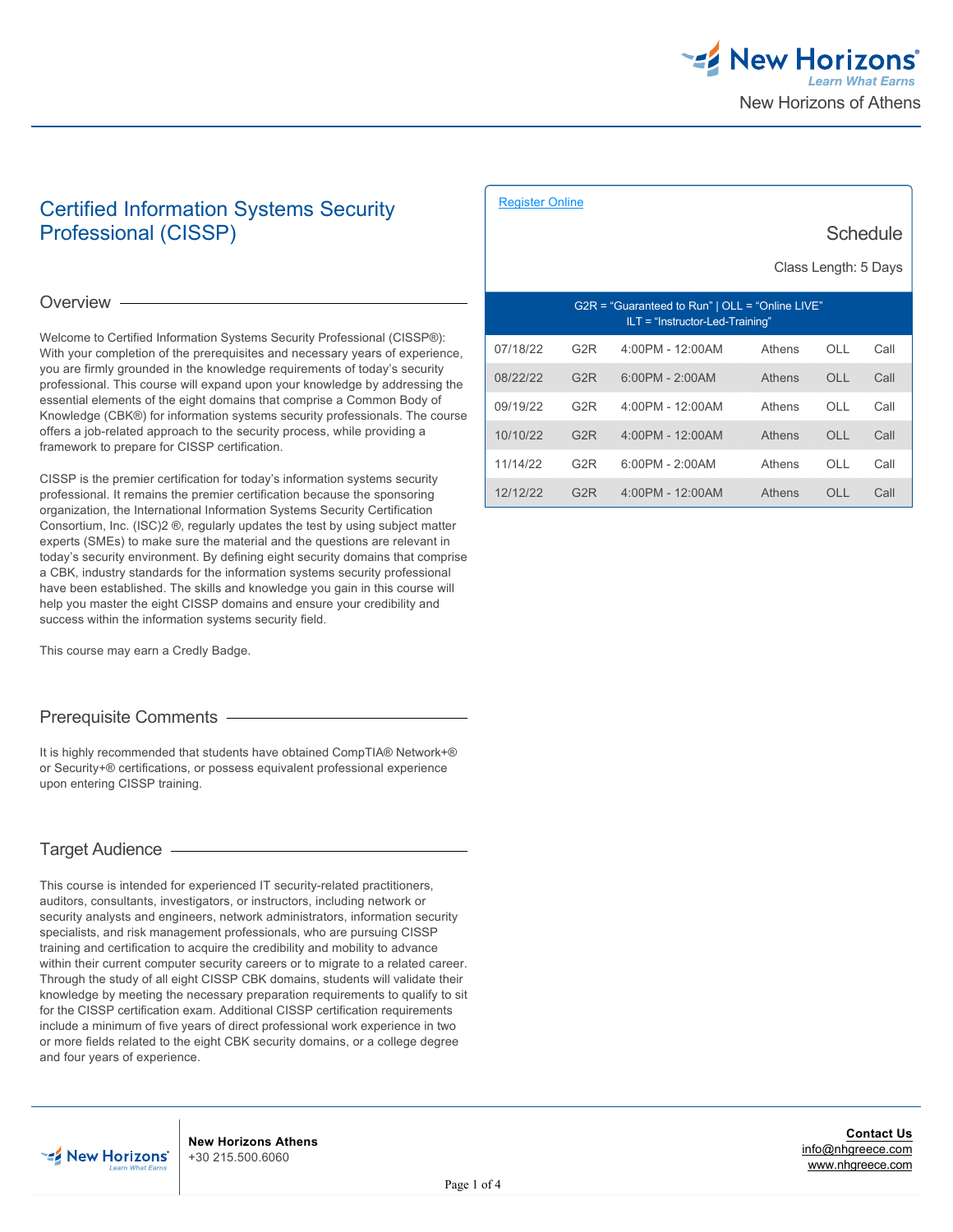

## Course Objectives

In this course, you will identify and reinforce the major security subjects from the eight domains of the (ISC)2 CISSP CBK.

You will:

Analyze components of the Security and Risk Management domain.

Analyze components of the Asset Security domain.

Analyze components of the Security Architecture and Engineering domain.

Analyze components of the Communication and Network Security domain.

Analyze components of the Identity and Access Management domain.

Analyze components of the Security Assessment and Testing domain.

Analyze components of the Security Operations domain.

Analyze components of the Software Development Security domain

Course Outline

#### **1 - Security and Risk Management**

Topic A: Security Concepts Topic B: Security Governance Principles Topic C: Compliance Topic D: Professional Ethics Topic E: Security Documentation Topic F: Risk Management Topic G: Threat Modeling Topic H: Risk Response Topic I: Business Continuity Plan Fundamentals Topic J: Acquisition Strategy and Practice Topic K: Personnel Security Policies Topic L: Security Awareness and Training

#### **2 - Asset Security**

Topic A: Asset Classification Topic B: Secure Data Handling Topic C: Resource Provisioning and Protection Topic D: Manage Data Lifecycle Topic E: Asset Retention Topic F: Data Security Control



**New Horizons Athens** +30 215.500.6060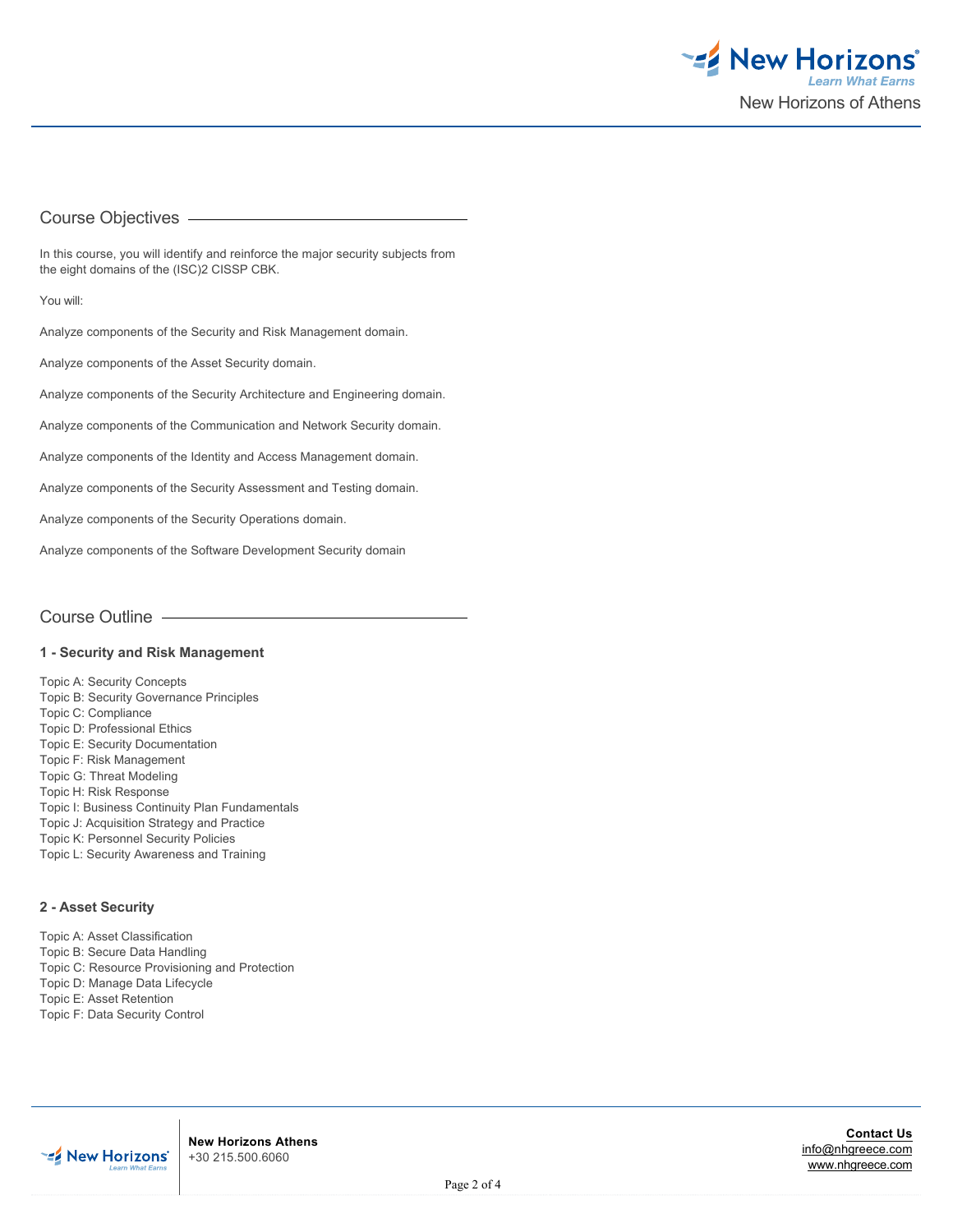

### **3 - Security Architecture and Engineering**

Topic A: Security in the Engineering Lifecycle Topic B: System Component Security Topic C: Security Models Topic D: Controls and Countermeasures in Enterprise Security Topic E: Information System Security Capabilities Topic F: Design and Architecture Vulnerability Mitigation Topic G: Vulnerability Mitigation in Emerging Technologies Topic H: Cryptography Concepts Topic I: Cryptography Techniques Topic J: Cryptanalytic Attacks Topic K: Site and Facility Design for Physical Security Topic L: Physical Security Implementation in Sites and Facilities

#### **4 - Communication and Network Security**

Topic A: Network Protocol Security Topic B: Network Components Security Topic C: Communication Channel Security Topic D: Network Attack Mitigation

## **5 - Identity and Access Management**

Topic A: Physical and Logical Access Control Topic B: Identification and Authentication Topic C: Identity as a Service Topic D: Authorization Mechanisms Topic E: Access Control Attack Mitigation

#### **6 - Security Assessment and Testing**

Topic A: System Security Control Testing Topic B: Software Security Control Testing Topic C: Security Process Data Collection Topic D: Audits

## **7 - Security Operations**

Topic A: Security Operations Concepts

Topic B: Change Management Topic C: Physical Security

Topic D: Personnel Security

Topic E: Detective and Preventive Measures

Topic F: Patch and Vulnerability Management

Topic G: Logging and Monitoring

Topic H: Incident Response

Topic I: Investigations

Topic J: Disaster Recovery Planning

Topic K: Disaster Recovery Strategies

Topic L: Disaster Recovery Implementation

**New Horizons Athens** +30 215.500.6060